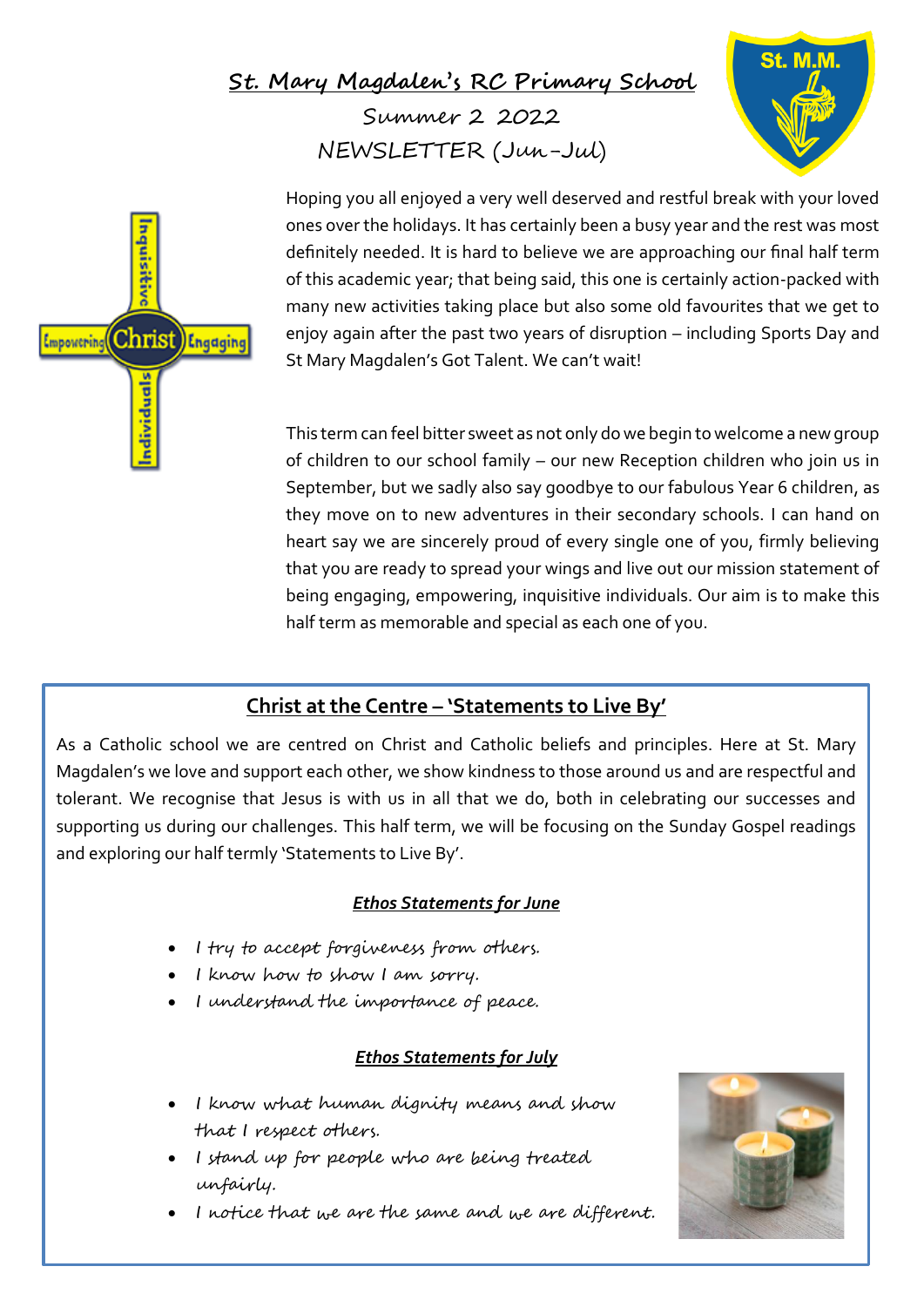



# **Bishop Chadwick Catholic Education Trust**

On 1<sup>st</sup> July 2022, our school will convert to become an Academy and join the Bishop Chadwick Catholic Education Trust (BCCET), in line with Bishop Robert's directive for all Catholic schools in our Diocese to be academies by July 2022. All stakeholders were previously consulted in March 2021 and all responses were considered. On this date our school will formally be known as **St Mary Magdalen's Catholic Primary School** rather than St Mary Magdalen's RC VA Primary School. There will be no visible changes to you as families in terms of staffing, uniform, day to day routines and most importantly, the educational offer we provide for our children. The school will work closely with the BCCET and other Catholic schools within the trust to ensure we strive for excellence across our schools and that St Mary Magdalen's continues to grow and flourish as it always has done.

More information to follow on 'Chadwick's Kitchen' in terms of school lunch provision and some taster sessions will be arranged.

#### **Reading at home**

Please could we remind you how important it is for children to read at home. We dedicate a great deal of time to reading in school as we strongly believe this is the key to rich learning experiences. Reading even a short amount of time at home, as often as possible, will undoubtedly support this. We send home books from school but we know it is also important to share other books with children that they enjoy – we would love to hear about this too. We ask children read at least **5 times** at home every week then they will also receive a reading raffle ticket in school for our half-termly draw.





**Music**



It's back! We are very pleased to say that St Mary Magdalen's Got Talent will take place on Wednesday 6<sup>th</sup> July in school. Children are encouraged to enter and auditions will take place in school very soon. Parents will be invited to watch the show.

#### **Music Showcase**

For the first time, our musicians will also be performing in school with Mrs. Milne and Mr. Charlton in an after-school event on Thursday  $7<sup>th</sup>$  July. Children will be invited to share their talents and showcase what they have been working on this year. We are very proud of them all.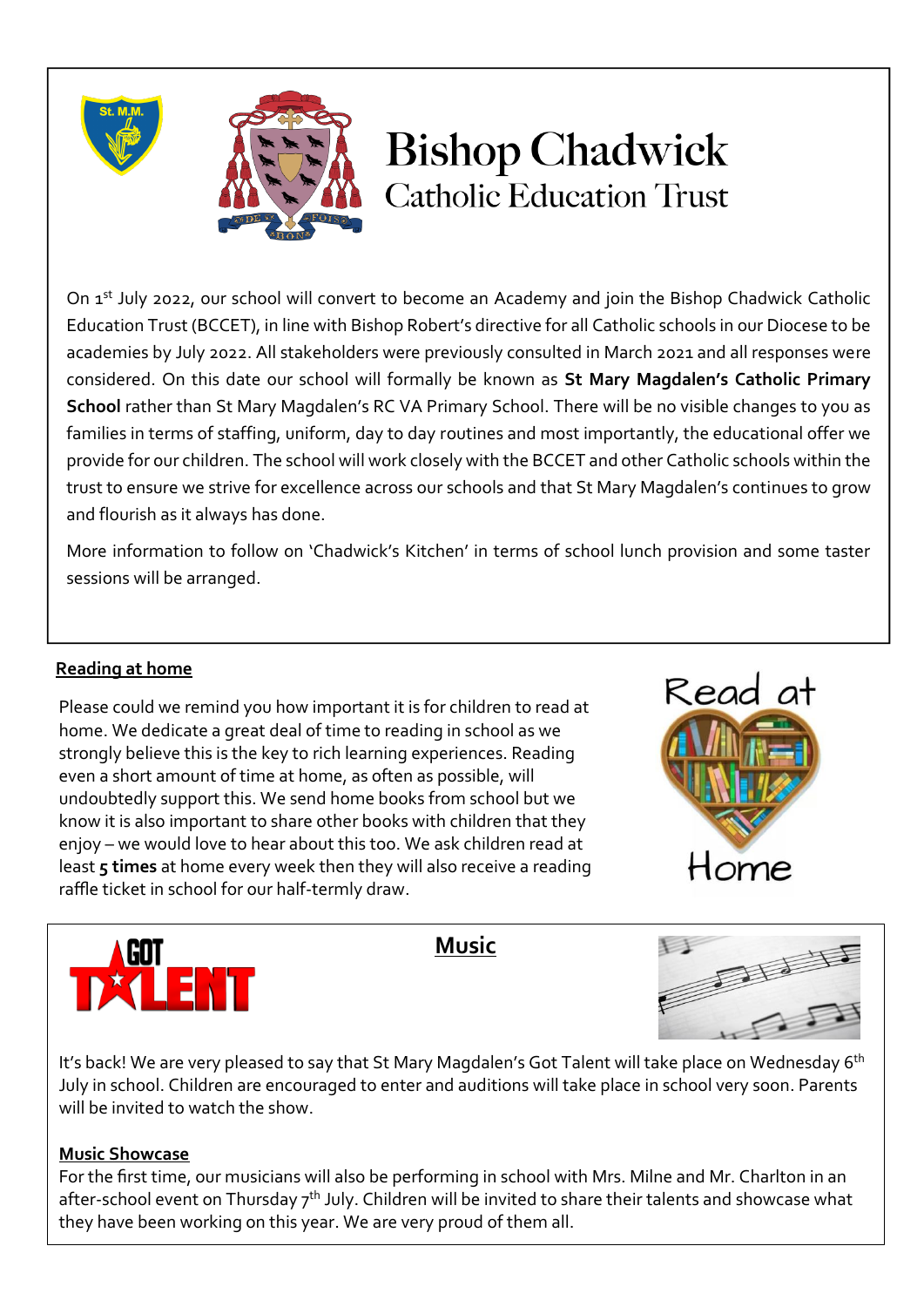

| <b>June Dates</b>                                                | <b>July Dates</b>                                                      |
|------------------------------------------------------------------|------------------------------------------------------------------------|
| $14th$ – Y <sub>5</sub> and Y6 Football finals / presentation    | $1st$ – INSET day                                                      |
| 15 <sup>th</sup> -16 <sup>th</sup> - Year 6 residential to York. | 4 <sup>th</sup> - Y <sub>5</sub> Orienteering at Broom House           |
| $15th - Y1$ Phonics check                                        | $4^{th} - 8^{th} - DT$ Week (Food)                                     |
| $16th - Y4$ Multiplication Check                                 | $5th$ – Seaham High Transition                                         |
| $16^{th} - Y_5$ Athletics                                        | 6 <sup>th</sup> – STMM Got Talent                                      |
| $17th$ – Sportathon in school                                    | $7^{th} - Y_5$ Cricket                                                 |
| $21^{st} - Y_5$ Netball                                          | 7 <sup>th</sup> – Music Showcase                                       |
| 22 <sup>nd</sup> – KS1 to Hardwick Park                          | 8 <sup>th</sup> – KS1 African Dancing                                  |
| 23rd – New Reception Parents Visit                               | 11 <sup>th</sup> – Whole School Transition                             |
| $23^{rd}$ – Y <sub>2</sub> and Y <sub>4</sub> Athletics          | 12 <sup>th</sup> – New Reception Transition                            |
| 27 <sup>th</sup> -30 <sup>th</sup> – Health and Fitness Week     | 12 <sup>th</sup> /13 <sup>th</sup> - Footsteps into Paradise at Durham |
| 27 <sup>th</sup> - Y6 to Adventure Sunderland                    | Cathedral (Selected Year 5 children)                                   |
| 28 <sup>th</sup> – Year 6 to Primary Youth Festival              | $13^{th} - Y_4$ Skipping Festival                                      |
| 29 <sup>th</sup> – St Bede's Transition                          | 14 <sup>th</sup> – Year 6 Performance                                  |
| 30 <sup>th</sup> – Sports Day                                    | $15^{\text{th}}$ – Reports to go out                                   |
|                                                                  | 20 <sup>th</sup> – Y6 Leavers Mass                                     |
|                                                                  | $21^{st}$ – Year 6 Leavers Assembly                                    |
|                                                                  | $21^{st}$ – Break up for holidays @ 1.30pm                             |
|                                                                  |                                                                        |



**REMINDER: Friday 17th June** Children will be taking part in sports events all throughout the day, including Quidditch, Soft Archery, Boxercise and Boot Camps! Please ensure your sponsor forms and money are returned ASAP. Many thanks!



#### **Class Liturgical Prayer**

**Featherbed –** Wed 13<sup>th</sup> July Our Liturgical Prayer sessions will be continuing this term with EY/KS1 classes leading these acts of worship. Dates are as follows: **Fleetrock –** Wed 29<sup>th</sup> June **Redacre –** Wed 6 th July **Reception** – Wed 22<sup>nd</sup> June Classes will lead this in our school studio at 9am and parents are welcome to join us.

## **Visits and Visitors**



Reception enjoyed a funfilled day at Tweddle Farm. They were learning all about animals linked to their topic of 'Growing'. A fantastic experience.

Year 2 had a day at Shotton Hall trying some athletic activities and orienteering outdoors. They were all very tired on return to school.





The whole school had Street Games training during the last week, learning games they can play at break time.

You can also keep up to date with events on our school website – check out the school calendar or Twitter page!